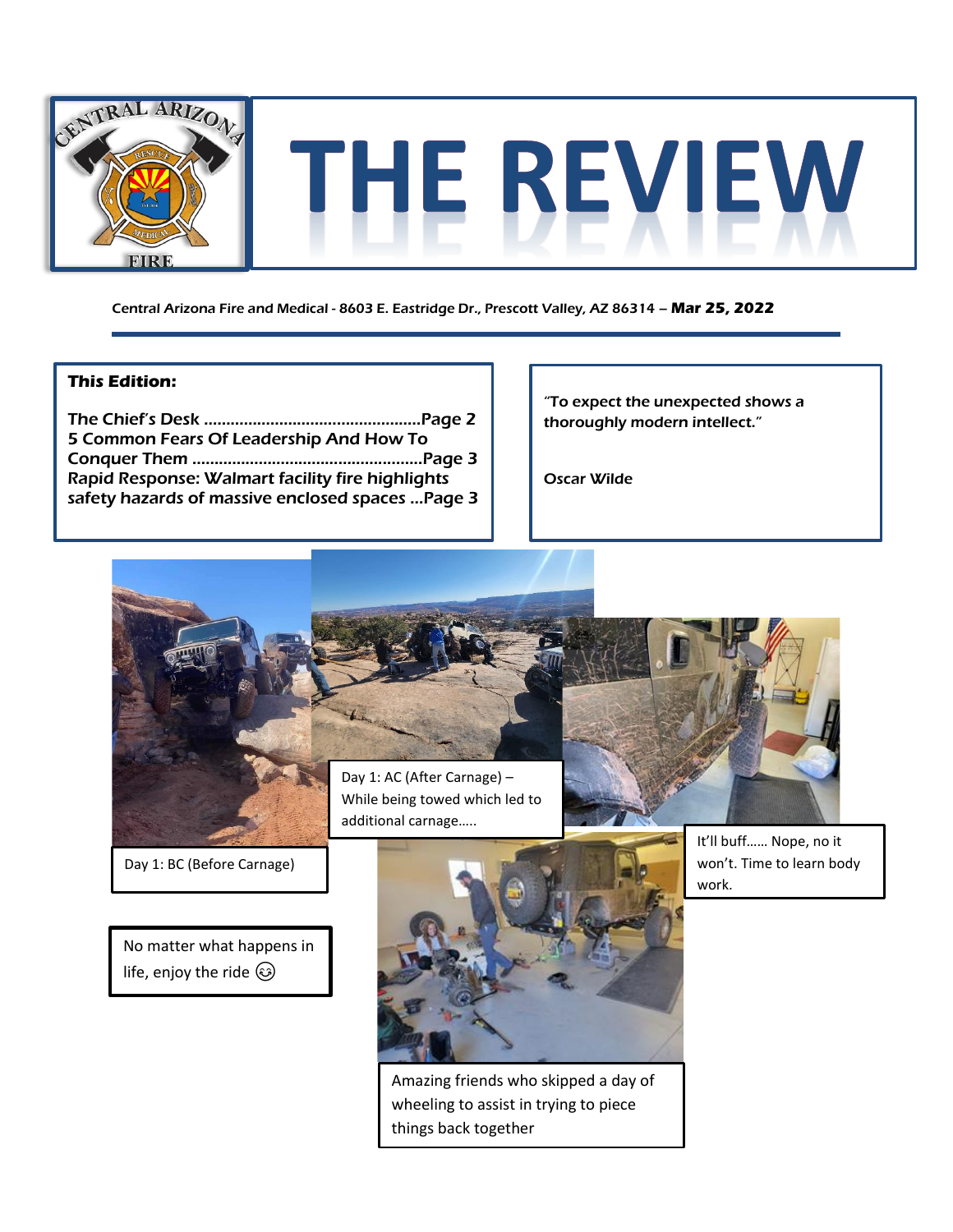### **The Chief's Desk**

An uneventful drive to Moab was followed by carnage: planes, broken trains, and automobiles. It's almost like a bad comedy, but no, it's real. I'll get back to that in a minute. The long and short of this week is that the ambulance reform bill, HB2609 passed out of the Senate Health committee Wednesday morning with a unanimous vote. It now goes through the same process as in the House, i.e. Senate Rules, COW, and then third read.

There is one additional amendment that AMR would like to see; however, we are not yet sure whether we will agree to it or not. In short, we modeled the appeals process following Title 41 because it is specific to appealing a Director's action. That process allows the Director's decision to be appealed through an Administrative Law Judge (ALJ). Following the hearing, the ALJ's recommendation is transmitted back to the Director. The Director can either accept or reject the ALJ's recommendation. Subsequent to the Director's final,

#### **Upcoming Events:**

Mar 28: AFCA Zoom, meeting, Labor/Management, Board Meetings Mar 29: Morning meeting, afternoon meeting with PRCC, Citizens meeting Mar 30: Meet with Town of Chino Valley Mar 31: Finance Specialist Interviews

#### **Board Meetings:**

Mar 28: Administration CVFD – 1600-1630 CYFD – 163-1700 CAFMA – 1700-1830

final, final decision, an appeal would go to Superior Court. AMR does not like the language that sends the ALJ's recommendation back to the Director. In our opinion, the process should follow Title 41.

At this point, I'm not sure where that amendment will land, but am certain we can come to a reasonable final resolution. There should be no problem with the bill in Rules, so my assumption is that it will be on the Senate COW as well as third read sometime next week. Once moved out of the Senate, it will go back to the House for final approval with all of the amendments. With the exception of maybe one or two items, the bill makes the changes that are needed regarding ambulance licensure, and cleans up a lot of uncertainty. Remember, passage of this bill does not give CAFMA our Certificate of Necessity to run ambulance transport. In fact, because the bill will have a delayed effective date of January 1, 2024, it will not come into play for us at all. The delayed date is a result of allowing DHS the time necessary to create a few additional forms and processes.

The tax referral bill for Fire Districts passed a Senate committee this week. Things seem to be going well with the bill, so far. I will keep you posted.

You may wonder why I started with a reference to the classic movie *Planes, Trains, and Automobiles*. That's because I'm technically on vacation this week in Moab. However, the bill was being heard in Committee this week, Wednesday morning, so I had to fly back. Travel costs for my return to Phoenix and then back to Utah were split between the Arizona Fire Chiefs Association and CAFMA.

#### **Cont. Page 4**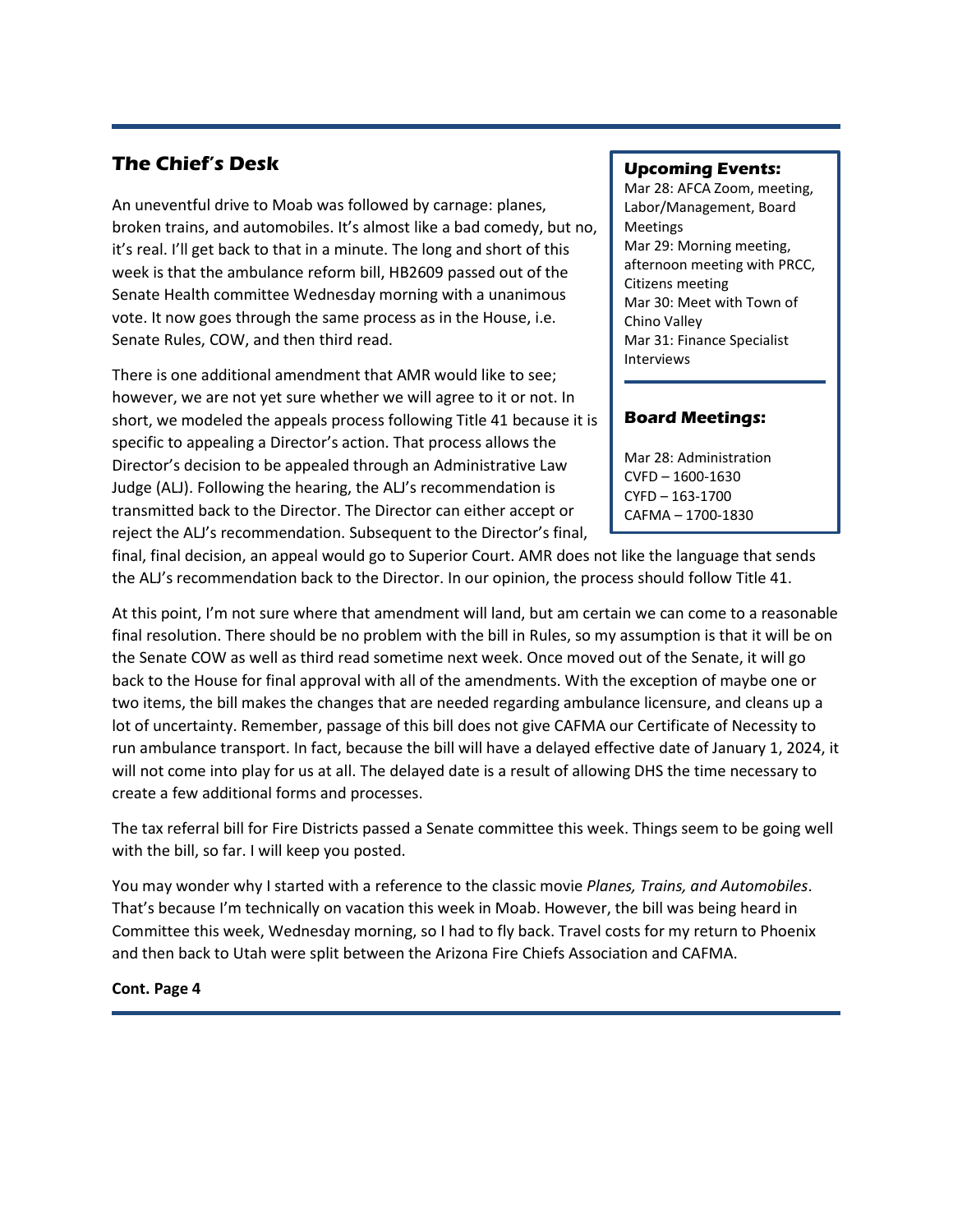# **5 Common Fears Of Leadership And How To Conquer Them**

**By: Lolly Daskal** 

All leaders have fears, and all fears have solutions. Here are some of the most common fears that hold leaders back from greatness, and ways to begin conquering them:

The fear of being an imposter. As many as 99 percent of leaders suffer from imposter syndrome, feeling like a fraud and worried about being found out. You may fear that you don't have the skills you need to succeed. But in reality, a big part of leadership is the process of developing those skills. You can do it like most people through trial and error, but a better way is to find a really good coach who can help you navigate the journey of leadership—one who has been there before and can show the way.

The fear of being a failure. Some leaders give up on their goals because they're afraid that they're unattainable. They lead from that fear and settle in their leadership, and eventually they quit hoping for more. Choose to follow the example of the successful leaders who are afraid of failure but they take action anyway. When they face a setback, they work harder. They adopt new strategies and new solutions and they keep looking for the right avenue. They don't give up their goals when things become challenging; they find new ways of working hard and achieving them.

[lollydaskal.com](https://www.lollydaskal.com/leadership/5-common-fears-of-leadership-and-how-to-conquer-them/)

## **Rapid Response: Walmart facility fire highlights safety hazards of massive enclosed spaces**

**By: Marc Bashoor**

On Wednesday, March 16, just prior to noon, the Plainfield (Indiana) Fire Department along with surrounding jurisdictions responded to a 1.2-million-square-foot Walmart distribution center fire in Plainfield. Plainfield Fire Chief Brent Anderson reported that Plainfield crews were in the area training, arriving on scene within 3 minutes of the dispatch.

Chief Anderson reports crews encountered "heavy smoke and fire conditions inside the warehouse and immediately reported zero visibility. We fought the fire for about half-an-hour before it got well ahead of us, and we had to pull all crews out." The attack then took a defensive stance, and widely shared pictures and video show the fire consume the warehouse.

The chief reports that a mayday was called for two missing firefighters, but those firefighters were found safe and the mayday was quickly canceled. Amazingly, there have been no significant injuries to the hundreds of workers who had been in the facility at the time the fire ignited. As of this writing, one firefighter had experienced a minor injury but was able to return to the scene.

Many local, state and federal partners are gathering to investigate the circumstances of the fire, as there is currently no cause or sprinkler-system information available.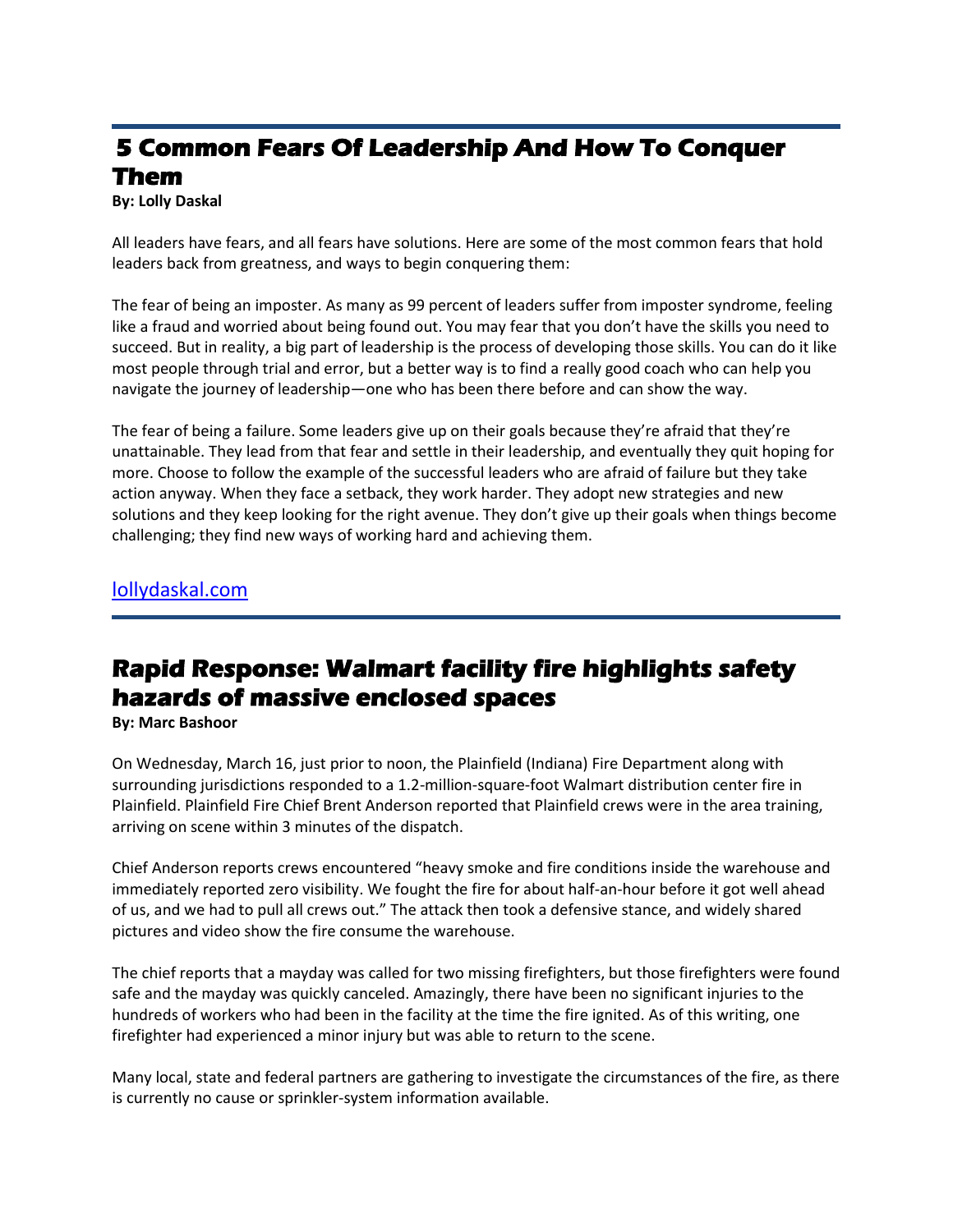A quick review of the audio traffic gives three critical takeaways that likely had significant impact on this incident outcome:

- 1. We're having trouble getting out in here (radio). Can we monitor a talk-around channel?" (*Note:* Bi-directional amplifiers (BDAs) are critical to communications success in buildings of this size.)
- 2. "Water on the fire, fire under control, open the bay doors."
- 3. "Shut down the sprinkler riser."

### [firerescue1.com](https://www.firerescue1.com/warehouse-fire/articles/rapid-response-walmart-facility-fire-highlights-safety-hazards-of-massive-enclosed-spaces-r6UP3CoxF8Cr310o/)

## **Chief's Desk Continued**

Unfortunately, my Jeep suffered a catastrophic failure of a rear axle truss halfway through the day on Monday with another five hours left to complete the trail. There were no exits, and no trail fix for this one. The truss failure allowed the axle to rotate back damaging a shock. Fortunately, the shock can be used for now, at least until I can send it back to Bilstein for repairs. The force of the sudden stop also broke the teeth on the rear ring gear, which is not good. To add insult to injury, my winch failed as well.

This is where you find that your friends in the Jeep world are absolutely the best! A buddy from Texas connected a tow line each time my front-wheel drive was not enough to get me over an obstacle or up a hill. The only issue was when we were going up an incline that caused the tow Jeep to make a sudden right, resulting in my Jeep being rolled onto its passenger side. Thankfully, a tree stump stopped a full roll over; however, it did cave in the passenger door and tub a bit. Guess I will learn body work. Fortunately, a group of people just pushed me back over on my wheels  $\circled{e}$ 

Tuesday, the second day in Moab found us in the garage scrambling to rebuild all we could before I had to leave for the 3.5-hour drive to Salt Lake to catch the red-eye back to Phoenix. By the time I arrived at the airport, my friends had finished the structural repairs and had reinstalled my rear axle housing. I don't mean completely fixed forever, I mean complete like good enough to use but will require a bit more surgery once I get it home.

The upside to Salt Lake City is that they have distribution houses for some of the bigger off-road companies. I was able to source a winch; however, the company that told me they had the ring and pinion did not have the correct set when I arrived. That delay meant no opportunity to find a replacement from another parts house. So, the week-long vacation in Moab with my Jeep officially ended on our first outing mid-day on the first day. Oh well, I'm here with great friends and will simply go for a hike or two to finish out the week. And, I will spend Thursday installing my winch while relaxing without having to concern myself with getting back for a Senate hearing.

I had purposely reserved a hotel near the 44<sup>th</sup> Street Station specifically so I could take the Sky Train from the airport. Unfortunately, when I arrived in Phoenix a little after midnight I learned that the Sky Train was not functioning. I finally found a shuttle that dropped me in a not-so-great place so I could walk a few blocks to my hotel through a slightly sketchy area. Checked in, found my room, and was out by 0130 so I could be up at 0630 to find my way to the Capitol.